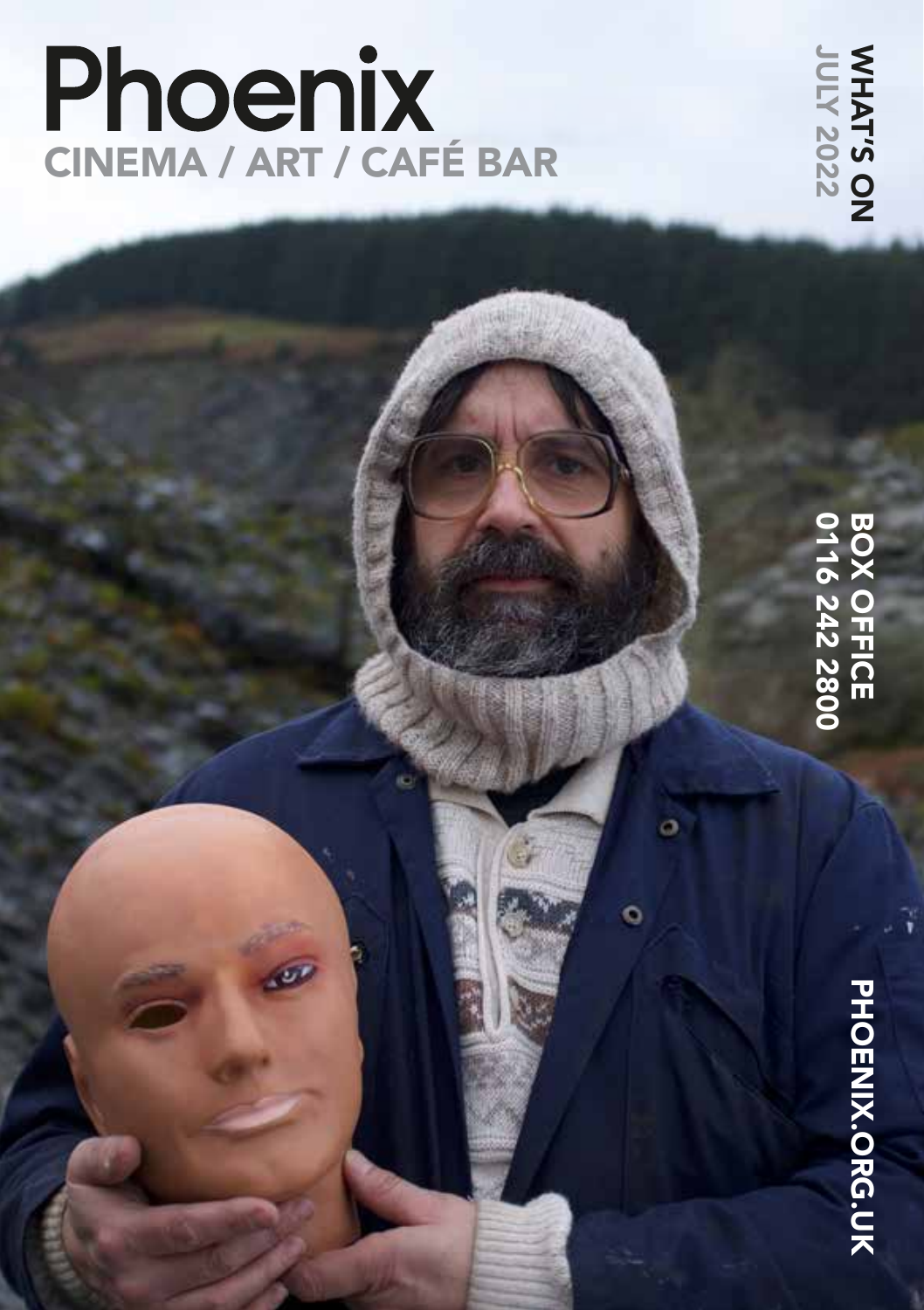# WELCOME

"Sweet days of summer, the jasmine's in bloom, July is dressed up and playing her tune" – ah, those evocative 1970s lyrics from Seals & Crofts certainly do conjure up glorious sunshine-filled days and balmy evenings. And with July upon us that can mean only one thing… school's out, the summer holidays beckon and we're all looking forward to a week (or two, if we're lucky) of lazy, hazy days.

What better way to spend some of your precious downtime that a visit to Phoenix where we've lined up a bumper programme of superb summer holiday entertainment – we share our pick of the crop opposite.

While the building work for our extension is continuing (pics on P15) you can purchase light refreshments from our small-but-perfectly-formed foyer bar, where you'll find hot and cold drinks – including beer, wine and freshly made barista coffee – snacks, sandwiches and salads… and we even have a great-value £5 meal deal.

If you haven't already discovered our first floor outdoor courtyard seating area, then now is the perfect time to pop up and take a peek. It's been given a facelift for the summer with new planters and a marquee is being installed to offer some covered seating too. It's a lovely place to sit and enjoy a drink or something to eat from the foyer bar. Just head up the stairs or hop in the lift from the foyer and follow the signs.

Finally, to help you enjoy a summer of great cinema we've got some fantastic ticket deals available. Everyone can enjoy discounted Midweek Matinees on Wednesdays, we've got a family ticket deal, and we offer some of the cheapest tickets around if you're a student or aged under 25 (see back page for our main ticket prices). Plus, MyPhoenix Members and Friends pay just £5 for our handpicked MyPhoenix Passport films AND get 2 film tickets for £10 every Monday to Wednesday. Bargains galore!

We hope you see you soon.

# **JULY<br>PROGRAMME HIGHLIGHTS**

This month we're screening one of the year's biggest releases as Thor: Love and Thunder - the latest Marvel offering, directed by the incredible Taika Waititi – arrives on Thu 7 Jul.

80s classics return to our screens as part of a fabulous season celebrating the day-glo decade, coinciding with Leicester museum's fabulous 80s exhibition. We've got 8 mega-movies, from Robocop (re-released for its 40th anniversary) to John Waters' Hairspray, so dig out your ra-ra skirts, bomber jackets and neon socks and get ready to go back to the 80s!

We go back even further, to 1971, with cult gangster flick Get Carter, re-released after 50 years. And if classic mob movies are your thing, don't miss Martin Scorcese's masterpiece Goodfellas starring the late Ray Liotta.

Other film highlights include homegrown Indie comedy drama **Brian and Charles**; powerful documentary No Fare, by Leicester filmmaker Matt Holt; François Ozon's beautifully nuanced drama

Everything Went Fine; and Bob Fosse's legendary musical **Cabaret**, celebrating its half century.

With the school holidays kicking off mid-month, we've lined up a marvellous medley of family films for kids of all ages, including Disney Pixar's Lightyear, Jurassic World Dominion and The Railway Children Return.

Plus we're also welcoming back Everything Everywhere All At Once, The Quiet Girl and Top Gun: Maverick - so if you haven't seen them yet (or you want to see them again, and frankly who wouldn't ?!) now's your chance.

On top of this we've got NT Live's **Prima Facie** starring the incredible Jodie Comer; augmented reality exhibition **Insects & Us**; our annual filmmaking summer camps for children and young people; and new short courses for adults to help you get more out of film.

Whatever you're into, you'll find it at Phoenix.







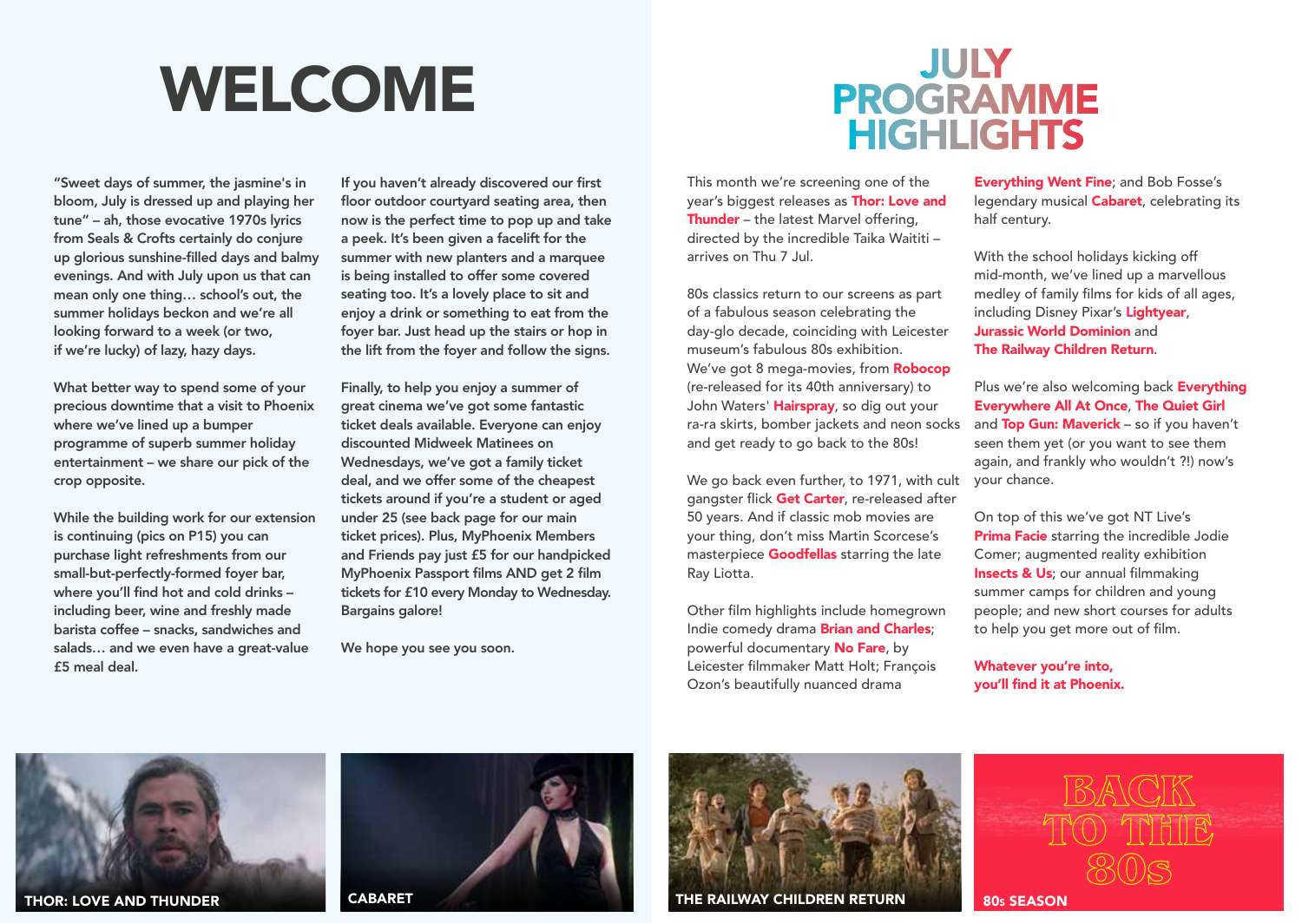



# EVERYTHING **EVERYWHERE** ALL AT ONCE 15 Fri 1 – Thu 7 Jul

Dir: Daniel Kwan, Daniel Scheinert Cast: Michelle Yeoh, Stephanie Hsu USA 2022, 2hrs 19mins

 $\star \star \star \star$  – Independent. Back by popular demand! Evelyn (Yeoh) is exhausted. Wife, mother, and business owner at the mercy of the IRS for filing her taxes late, in the midst of it all she gets sucked into a multiverse. Presented with infinite versions of her life that may be under threat, she does what any strong woman would do – deals with it. A brilliantly funny, absurd and original sci-fi action.



 $\boxed{\cdot}$ 

Cast: Austin Butler, Tom Hanks USA 2022, 2hrs 37mins

 $\star \star \star -$  Independent. With theatrical flair and a soundtrack to boot, Baz Luhrmann's (Moulin Rouge, Strictly Ballroom) stellar biopic follows Elvis Presley's remarkable journey from childhood to rock'n'roll legend. Relative newcomer Austin Butler (Once Upon a Time in Hollywood) stars as Elvis, completely disappearing into the role and achieving a praise-worthy transformation, along with Hollywood royalty Tom Hanks as Colonel Tom Parker, the Dutch musical entrepreneur who catapulted Elvis to super-stardom.



ERIC RAVILIOUS: **DRAWN TO WAR CERT TBC** Fri 1 – Sun 3 Jul Dir: Margy Kinmonth UK 2022, 1hr 27mins

 $\frac{1}{\cdot}$ 

March 2003  $\frac{1}{2}$  Cinematic Universe. 4  $\frac{1}{2}$  Cinematic Universe. 4  $\frac{1}{2}$  Cinematic Universe. 4  $\frac{1}{2}$  Cinematic Universe. 4  $\frac{1}{2}$  Cinematic Universe. 4  $\frac{1}{2}$  Cinematic Universe. 4  $\frac{1}{2}$  Cinemati Made with the blessing of his estate, this compelling feature documentary explores the life of Eric Ravilious – a brilliant and enigmatic man now regarded as one of Britain's greatest landscape artists. Set against the dramatic wartime locations that inspired him, the film brings Ravilious to life through his own words, using previously unseen private correspondence and rare archive film. Shot on location in the UK, Portugal and Ireland, the film includes contributions from Ai Weiwei, Alan Bennett and Grayson Perry.



GOODFELLAS 18 Fri 1 – Sat 2 Jul Dir: Martin Scorcese Cast: Robert De Niro, Ray Liotta US 1990, 2hrs 26mins

"  $\star \star \star \star -$  brash and brilliant" – Guardian. Following his recent death, Phoenix is commemorating the life and career of actor Ray Liotta by screening Martin Scorcese's 1990 mob masterpiece, set in 1955 and featuring a careerdefining performance from Liotta as a young Henry Hill who gets drawn into the Mafia and criminal world on his doorstep. Climbing the ranks from pretty criminal to fully fledged gangster, Henry succumbs to the darker side that money and a life of luxury can bring.



THE QUIET GIRL 12A Mon 4 – Thu 7 Jul Dir: Colm Bairéad Cast: Catherine Clinch, Carrie Crowley Ireland 2022, 1hr 34mins, subtitles

 $\star \star \star \star -$  RTE. Back by demand. 1980s Ireland and young Cáit is sent to stay with her mother's cousin, dropped off by her father with barely a goodbye and only the clothes on her back. Finally given the care she needs, Cáit begins to thrive but as time goes on, she learns the price of love can be shattering grief. The first Irish language film to be selected for the Berlinale Film Festival, and winner of Best Film in its section.



### THOR: LOVE AND **THUNDER CERT TBC** Thu 7 – Thu 21 Jul Dir: Taika Waititi Cast: Chris Hemsworth, Christian Bale USA 2022, 2hrs 13mins

Following the events of 2019's Avengers: Endgame, space Viking Thor (Hemsworth) finds himself on a quest for inner peace. But amid his soul-searching, word of a potentially devastating enemy – Gorr the God Butcher (Bale) – surfaces and catapults Thor back into battle. Taika Waititi (Thor: Ragnarok, Jojo Rabbit) is back in the director's chair for this epic adventure, packed with the action we've come to expect from the<br>Marvel Cinematic Universe.



TOP GUN: MAVERICK 12A Fri 8 – Thu 14 Jul Dir: Joseph Kosinski Cast: Tom Cruise, Miles Teller, Jennifer Connelly China/USA 2022, 2hrs 11mins

 $\star \star \star \star$  – Empire. Returning by popular demand. 36 years after the original, this highly anticipated sequel is requesting a fly-by, and Phoenix is thrilled to be granting it. After a long and much-decorated career as a US Navy aviator, Maverick (Cruise) is back at Top Gun, training pilots for a mission unlike any other. A guaranteed adrenaline rush, packed with jaw-dropping flight sequences and jet-fuelled action. Altogether now, "I feel the need, the need for speed!"



GET CARTER 18 Mon 11 – Wed 13 Jul Dir: Mike Hodges Cast: Michael Caine, Ian Hendry UK 1971, 1hr 52mins

 $"\star\star\star\star$  – A stone-cold, liquidnitrogen classic" – Guardian. Michael Caine stars in Mike Hodges' Brit-crime magnum opus, re-released after 50 years and celebrated as a cult classic. London mob enforcer Jack Carter returns to his roots in Newcastle after the death of his brother, Frank. Though the death is reported as suicide, Carter suspects that Frank has been murdered and he sets out to seek vengeance. Caine gives an impeccable, near-sociopathic turn as the cold-blooded, hardened criminal.



CARARET<sub>15</sub> Fri 8 – Sun 10 Jul Dir: Bob Fosse Cast: Liza Minnelli, Helmut Griem USA 1972, 2hrs 4mins

"  $\star \star \star \star$  – divinely decadent and chillingly relevant" – Guardian. Celebrating 50 years of Bob Fosse's iconic film musical which stars Liza Minnelli as Sally Bowles, a libertine nightclub singer at The Kit Kat Club in 1930s Berlin. Dizzyingly intoxicating, Cabaret revels in the hedonism and underground bohemian nightlife of the city during the Weimar Republic, then rips up the book of musical clichés to present a picture of the desperation faced during the rise of fascism and the Nazi Party.

EXPLORER + Q&A CERT TBC Thu 14 Jul Dir: Matthew Dyas UK 2022, 1hr 53mins

Sir Ranulph Fiennes has traversed the world, breaking countless records and achieving incredible feats in the name of exploration and research. His achievements include circumnavigating the globe from pole to pole, crossing the Antarctic on foot, and he is also the oldest Briton to have climbed Everest. Explorer presents a portrait of the man behind the expeditions. The screening will be followed by a cinema-exclusive Q&A with Sir Ranulph Fiennes and Bear Grylls, filmed at London's BFI Southbank.



DOCTOR WHO: CLASSIC MOVIE DOUBLE BILL PG Sun 10 Jul

Dir: Gordon Flemyng Cast: Peter Cushing, Bernard Cribbins UK 1965/1966, 2hrs 47mins

Two classic Doctor Who adventures regenerated in glorious 4K. First up it's Dr Who and the Daleks, the Doctor's first big-screen appearance, and the first time he had been seen in colour, with Peter Cushing at the helm. Daleks – Invasion Earth 2150 AD sees Cushing back as the Doctor, this time defending Earth from the Daleks. To date these are the only big screen incarnations of the world's most famous Time Lord, making them a must-see for fans.



THE PRINCESS 12A Fri 15 – Thu 21 Jul Dir: Ed Perkins UK 2022, 1hr 46mins

"  $\star \star \star \star -$  turns tables on media consumption and complicity" – IndieWire. Though the story of Princess Diana is known the world over, this bold new documentary from Ed Perkins (Black Sheep, Tell Me Who I Am) uses nothing but archive footage to re-examine the rise and fall of the Princess of Wales as engineered by the mass media who would prove her biggest tormentors, telling not only her story, but the story of how the press made her private life unmistakably public.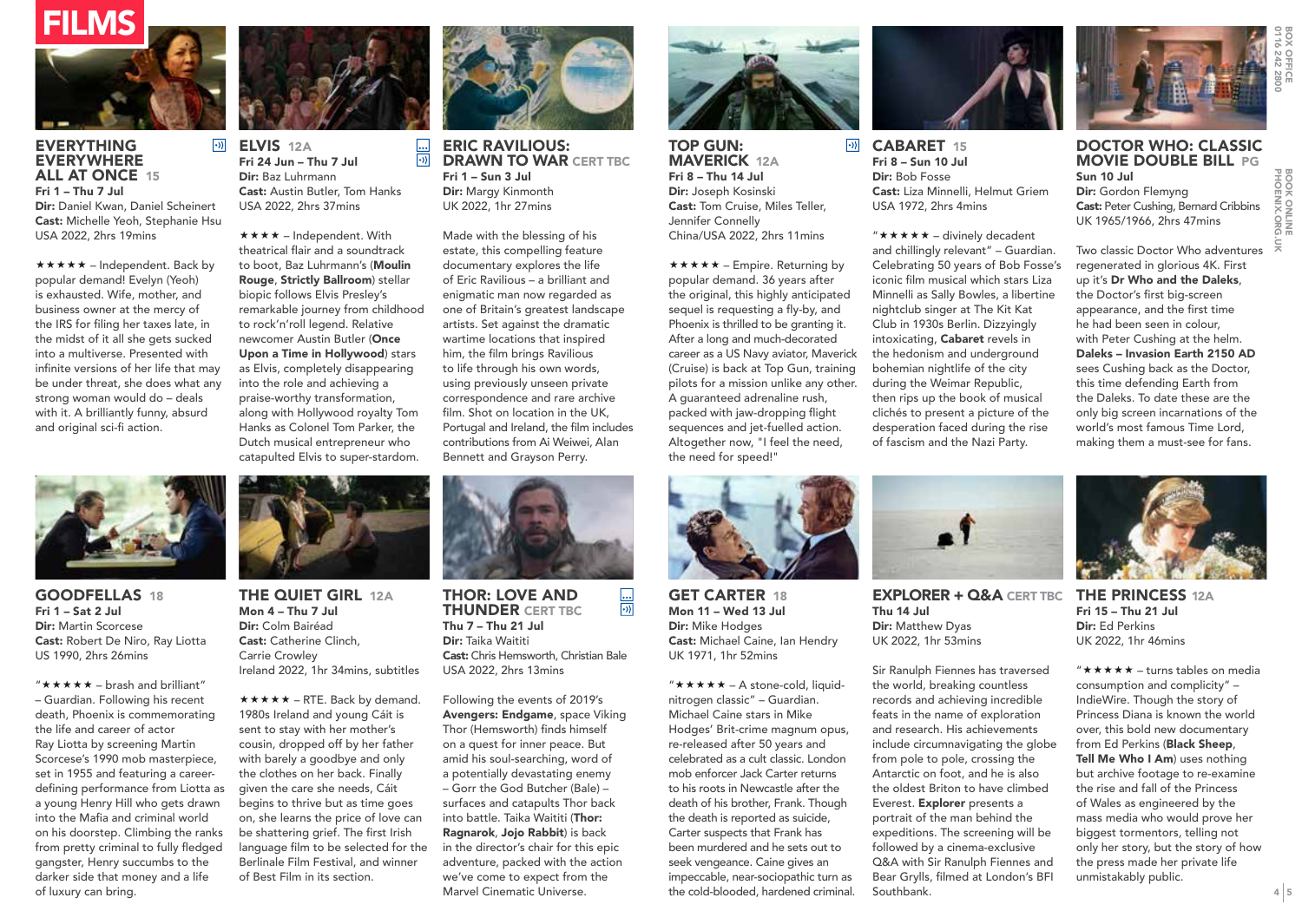

 $\overline{\overline{\omega}}$ 

 $\frac{...}{\cdot)}$ 

JURASSIC WORLD DOMINION 12A Fri 15 – Mon 18 Jul Dir: Colin Trevorrow Cast: Chris Pratt, Laura Dern USA 2022, 2hrs 27mins

Two generations come together in the epic final chapter of the Jurassic World franchise. Laura Dern, Jeff Goldblum and Sam Neill reunite on screen for the first time since 1993's Jurassic Park, finding the prehistoric creatures living and hunting among humans. A nefarious black-market has emerged and governments around the world grant questionable company BioSyn the right to capture and contain the creatures. Spectacular action and high octane scenes fuel this finale marking the end of an era.



NO FARE: THE SIAN GREEN STORY + Q&A 12A Fri 15 – Sun 17 Jul Dir: Matt Holt UK 2019, 1hr 21mins

With first-hand testimony, dramatic reconstruction and personal video diaries, this new documentary tells the shocking story of how a dream trip becomes a nightmare when a New York taxi mounts the sidewalk and hits 23-year-old Leicester woman, Sian Green. A celebrity doctor and quickthinking plumber save her life, but Sian loses her leg. Despite this, there's no compensation for her or punishment for the driver. Friday's screening is followed by a live Q&A with Sian Green-Lord and the filmmakers.



THE BIG HIT CERT TBC Tue 19 – Thu 21 Jul Dir: Emmanuel Courcol Cast: Kad Merad, David Ayala France 2021, 1hr 45mins, subtitles

Out-of-work actor Étienne runs a prison theatre workshop, where he brings together an unlikely group of prisoners to stage 'Waiting for Godot'. Given permission to take the production on tour outside the prison, a unique bond grows between Étienne and his band of actors as they build up to their final show in Paris. Winner of Best Comedy at the 2020 European Film Awards, with performances from veterans of the Comédie Française and a winning team of fresh, young talent.



LEAVE NO TRACES 15 Fri 22 – Sun 24 Jul Dir: Jan P Matuszynski Cast: Tomasz Zietek, Sandra Korzeniak Poland 2021, 2hrs 40mins, subtitles

Based on the true story of Jurek Popiel, the single witness to the death of his friend Grzegorz Przemyk, an 18-year-old student who was beaten to death by militia in Poland in 1983. As the country is consumed by the devastating news and moral panic, Jurek becomes the state's focus, as his testimony could expose their cover-up operation. A shockingly relevant and tangled tale of police brutality and media bias, centred around innocent boys who dared to know their rights. Tickets £5 for MyPhoenix Members & Friends.



NITRAM CERT TBC Mon 25 – Thu 28 Jul Dir: Justin Kurzel Cast: Caleb Landry Jones, Judy Davis, Anthony LaPaglia Australia 2021, 1hr 52mins

**★★★★★ – Guardian. Director** Justin Kurzel returns with this chilling portrait of the man behind Australia's deadliest mass shooting. Nitram is an isolated young man. Befriending an eccentric heiress, the pair embark on a life of excess, but when their friendship is cut short by her untimely death Nitram spirals into a nihilistic pit of rage, leading to tragedy. Caleb Landry Jones (Three Billboard Outside Ebbing, Missouri) delivers a stunning performance which earned him the Best Actor Award at Cannes 2021.



Thu 28 Jul, 8pm

Tickets £5 (+50p admin fee)

invited to submit short

See amazing short films by local talent at our regular screening night for local filmmakers. Hosted by Phoenix and The Short Cinema, the event is an opportunity for the local filmmaking community to come together, share their work on the big screen with an audience of film lovers and fellow filmmakers, and talk about it in a friendly and open environment. Filmmakers are



BRIAN AND CHARLES CERT TBC Fri 22 – Thu 28 Jul Dir: Jim Archer Cast: David Earl, Louise Brealey UK 2022, 1hr 30mins

Expanding on his 2017 short film, Jim Archer presents a wonderfully weird, quintessentially British mockumentary, following reclusive inventor Brian (Earl) in his Welsh farmhouse as he creates his most ambitious work yet – a sevenfoot-tall, grey haired robot called Charles, who gives Brian a new lease of life and the company he so desperately needed. A captivating, idiosyncratic and unbelievably believable tale that will leave you smiling.



EVERYTHING WENT FINE 15 Fri 22 – Thu 28 Jul Dir: François Ozon Cast: Sophie Marceau, André Dussollier Fra/Bel 2021, 1hr 53mins, subtitles

**★★★★** – Guardian. A daughter must consider her complex relationship with her father in François Ozon's finely-tuned, understated drama. As a child Emmanuelle (Marceau) often wished her cantankerous father (Dussollier) dead for his mean-spirited behaviour towards her. Now grown, her father requests her assistance to end his life following a stroke and Emmanuelle is thrown into turmoil by her conflicting feelings towards him. Tickets £5 for MyPhoenix Members & Friends.



LIGHTYEAR PG Fri 22 – Mon 25 Jul Dir: Angus Maclane Cast: Chris Evans, Keke Palmer USA 2022, 1hr 40mins

**★ ★ ★ → Guardian. Buzz Lightyear** is back in this origin story of everyone's favourite astronaut. Astronaut Buzz (Chris Evans) and his crew find themselves stranded millions of lightyears away from Earth, and must battle to find a way home. Travelling through time and space to save his crew, Buzz comes face to face with arch-enemy Zurg and his battalion of ruthless robots. A family sci-fi action adventure featuring a host of Toy Story characters, from veteran Pixar animator Angus Maclane (Finding Dory).

THE GOOD BOSS CERT TBC. Fri 29 Jul – Thu 4 Aug Dir: Fernando León de Aranoa Cast: Javier Bardem, Manolo Solo Spain 2021, 2hrs, subtitles

Manufacturing company Basculas Blanco is Julio's pride and joy – espousing core values of hard work, balance and loyalty, he sees himself as father figure to a family of employees. But when he finds himself in line for a business award, he discovers that his 'happy family' is not in agreement, setting in train a devious scheme to save his public image. Javier Bardem (No Country for Old Men) oozes charisma as Julio Blanco in this sparkling satire of corporate accountability. Tickets £5 for MyPhoenix Members & Friends.



THE RAILWAY CHILDREN **RETURN CERT TBC**  $\overline{\phantom{a}}$ Fri 29 Jul – Thu 4 Aug  $\boxed{\cdot}$ Dir: Morgan Matthews Cast: Jenny Agutter, Tom Courtenay UK 2022, 1hr 38mins

Inspired by the beloved 1970 film, this new story begins on the station platform in 1944, where Bobbie (Agutter), her daughter Annie (Sheridan Smith) and grandson wait to greet evacuees in the midst of WWII. Arriving in Yorkshire from Salford, Lily, Pattie and Ted soon settle into country life. When the children discover an injured American soldier hiding in the railway station, they resolve to help him. An uplifting family film, filled with the warmth of the original.

WHERE THE CRAWDADS SING CERT TBC Fri 29 Jul – Thu 4 Aug Dir: Olivia Newman Cast: Daisy Edgar-Jones USA 2022, runtime TBC

 $\frac{1}{\cdot}$ 

 $6|7$ 

Kya (Daisy Edgar-Jones, Normal People) has spent her childhood in the marshes in North Carolina, fiercely independent after being abandoned by her family. Mocked and shunned by the locals, Kya trusts very few people. She falls in love but tragedy strikes and the judgemental views of the community lead to further heartache. A thrilling combination of romance, mystery and murder, based on Delia Owens' bestselling novel.

**BOX OFFICE**<br>0116 242 2800 6 THOT PHONE DOOR CHARGES AND RELEASED AND RELEASED AND RELEASED AND RELEASED AND RELEASED AND RELEASED AND RELEASED AND RELEASED AND RELEASED AND RELEASED AND RELEASED AND RELEASED AND RELEASED AND RELEASED AND RELEASED A THE SHORT CINEMA: SHOW AND TELL 18 **BOOK ONLINE**<br>PHOENIX.ORG.UK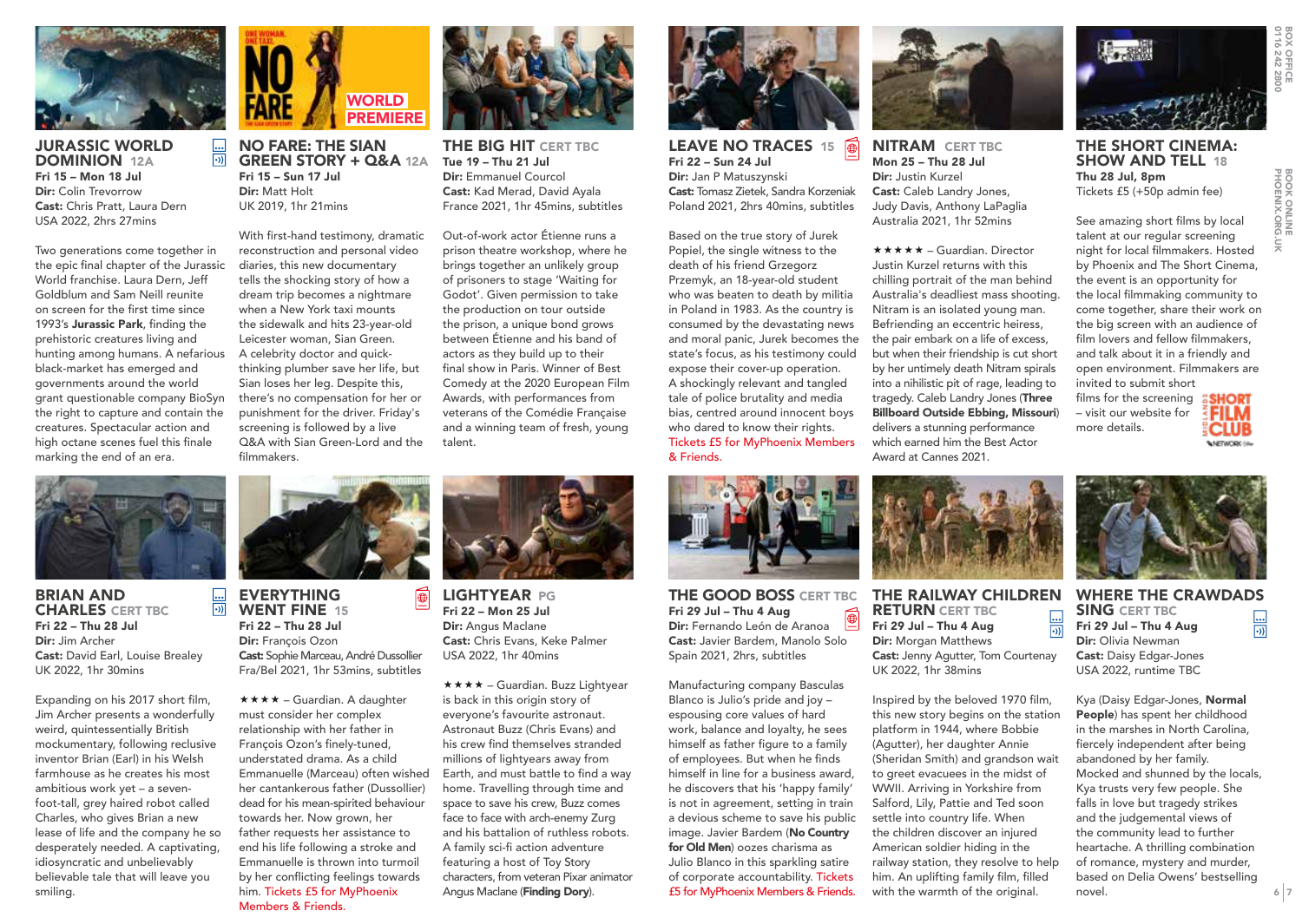



**Coinciding with the brilliant I Grew Up 80s exhibition taking place at Leicester Museum & Art Gallery until the end of August, we present a season of '80s classics. Some beloved improved when watched with a crowd of fellow 80s film fans.**

THE GOONIES 12A  $Sat 2 - Sun 3$  Jul Dir: Richard Donner Cast: Sean Astin, Corey Feldman USA 1985, 1hr 50mins

 $\star \star \star \star$  – Empire. Hoping to save his house from demolition, young teenager Mikey finds an old treasure map in his father's attic and sets off with his friends Data, Chunk and Mouth on a treasure hunt. Looking for the "X" that marks the spot for One-Eyed Willie's secret stash, they soon learn they aren't the only ones after the treasure.

# **BIG TROUBLE** IN LITTLE CHINA 15

Wed 6 & Fri 29 Jul Dir: John Carpenter Cast: Kurt Russell, Victor Wong, James Hong USA 1985, 1hr 40mins

Kurt Russell (Escape from New York) plays Jack Burton, a goofily confident trucker who unexpectedly ends up in a supernatural battle between good and evil. John Carpenter's cult classic is a perfect genre-busting mash-up of comedy and 80s action – with martial arts, fantasy tropes and even romance thrown in for good measure – while the knowing performances elevate it from B-movie fodder.

![](_page_4_Picture_10.jpeg)

## AN AMERICAN WEREWOLF IN LONDON 15 Fri 8 & Sat 30 Jul Dir: John Landis Cast: David Naughton, Jenny Agutter, Joe Belcher UK/USA 1981, 1hr 37mins

 $\star \star \star \star$  – Empire. Two American teenagers backpacking their way around Britain decide to trek over the moors under the full moon, despite warnings from locals. One is mauled to death by a mysterious creature, while the other survives and wakes up in a London hospital feeling not quite himself. John Landis's horror-comedy masterpiece is a milestone in the genre, winning the inaugural Academy Award for Best Makeup thanks to the gory genius of Rick Baker.

![](_page_4_Picture_13.jpeg)

## PRETTY IN PINK 15 Wed 20 & Sun 31 Jul Dir: Howard Deutch Cast: Molly Ringwald, Andrew McCarthy USA 1986, 1hr 37mins

This terrific coming-of-age teen comedy drama cleverly uses fashion to explore class divides. Molly Ringwald (The Breakfast Club) stars as Andie – an outcast who falls in love with one of the upper-class "Richie" kids at her high school. Fabulous supporting performances, from Jon Cryer as Andie's best friend and James Spader as school bully Steff, are bolstered by a quintessential 80s soundtrack, with songs by OMD, Echo and the Bunnymen and The Psychedelic Furs (remember them?).

# **ACCESS CINEMA**

Regular screenings for people with differing access needs. to give everyone the chance to enjoy a great cinema experience. Check weekly listings for dates/times.

# **Relaxed** Environment

Relaxed environment screenings have reduced sound levels, partially raised lighting, no trailers and freedom to move around. Suitable for children and adults on the autistic / Asperger's spectrum.

#### $|...|$ **Captions**

For anyone who is deaf or has hearing loss, we show descriptive subtitled versions of the latest English language films.

# $\overline{a}$  $\overline{\leftrightarrow}$  Socially-distanced<br>Screenings

Screenings with reduced capacity, for any customers who wish to maintain 2m social distancing but still want to enjoy a trip to the cinema.

![](_page_4_Picture_24.jpeg)

For our customers who are blind or have sight loss, these screenings provide a descriptive soundtrack in which a recorded narrator describes the on-screen action during gaps in dialogue, broadcast through wireless headphones so only the wearer can hear.

are fully sanitised before and after use.  $8 \mid 9$ DID YOU KNOW? You can use our headsets in any film screening to hear amplified sound levels. Just ask at Box Office. For your safety and convenience, headsets

**Tickets £3 (+50p admin fee)**

![](_page_4_Picture_28.jpeg)

### BACK TO THE FUTURE PG Sat 9 – Sun 10 Jul Dir: Robert Zemeckis Cast: Michael J Fox, Christopher Lloyd USA 1985, 1hr 56mins

"  $\star \star \star \star$  – To put it bluntly: if you don't like 'Back To The Future', it's difficult to believe that you like films at all" – Empire. Arriving on the big screen ripe for discovery by a new generation, Robert Zemeckis' much-loved comedy still captures the imagination 30+ years after its release. Finding himself three decades in the past in 1955, thanks to his mad-scientist friend Doc Brown, high school student Marty McFly must make sure that his parents get together so he continues to exist!

![](_page_4_Picture_31.jpeg)

"  $\star \star \star \star -$  thrilling, subversive 80s masterpiece" – Guardian. Set in a near-apocalyptic Detroit where mega-corporation OCP bids to privatise the police force with the use of crime-eradicating cyborgs: their first test subject – recently departed good cop Alex Murphy. "The future of law enforcement" returns to cinemas in a new uncut 4K restoration from the original camera negative and approved by director Paul Verhoeven himself.

![](_page_4_Picture_33.jpeg)

PREDATOR 15 Sat 16 & Tue 26 Jul Dir: John McTiernan Cast: Arnold Schwarzenegger, Carl Weathers USA 1987, 1hr 46mins

 $\star \star \star -$  Eye For Film. Sent to rescue a diplomat from the depths of the jungle, Major Alan "Dutch" Schaefer and his team soon find themselves hunted by an otherworldly creature. Best seen with a horde of other Arnie/ Carl Weathers/Bill Duke fans, John McTiernan's landmark action blockbuster is endlessly quotable, packed with stunning set-pieces and more muscles than you can shake a stick at. GET TO DA CINEMAAA!!

![](_page_4_Picture_36.jpeg)

HAIRSPRAY PG Sun 17 & Fri 22 Jul Dir: John Waters Cast: Divine, Ricki Lake USA 1988, 1hr 28mins

"  $\star \star \star$  – Thoroughly deserving of its cult status" – Empire. John Waters (Pink Flamingos) is in the driving seat for this wild ride of a musical comedy. When teenager Tracy Turnblad (Lake) auditions for a dream spot as a regular on Corny Collins Dance Show, she sparks a rivalry with Amber von Tussle. The rivalry comes to a head as Amber and Tracy vie for the title of Miss Auto Show 1963, while Tracy pushes for more racial integration on the dance show.

PHOENIX.ORG.UK BOOK ONLINE

**BOOK ONLINE**<br>PHOENIX.ORG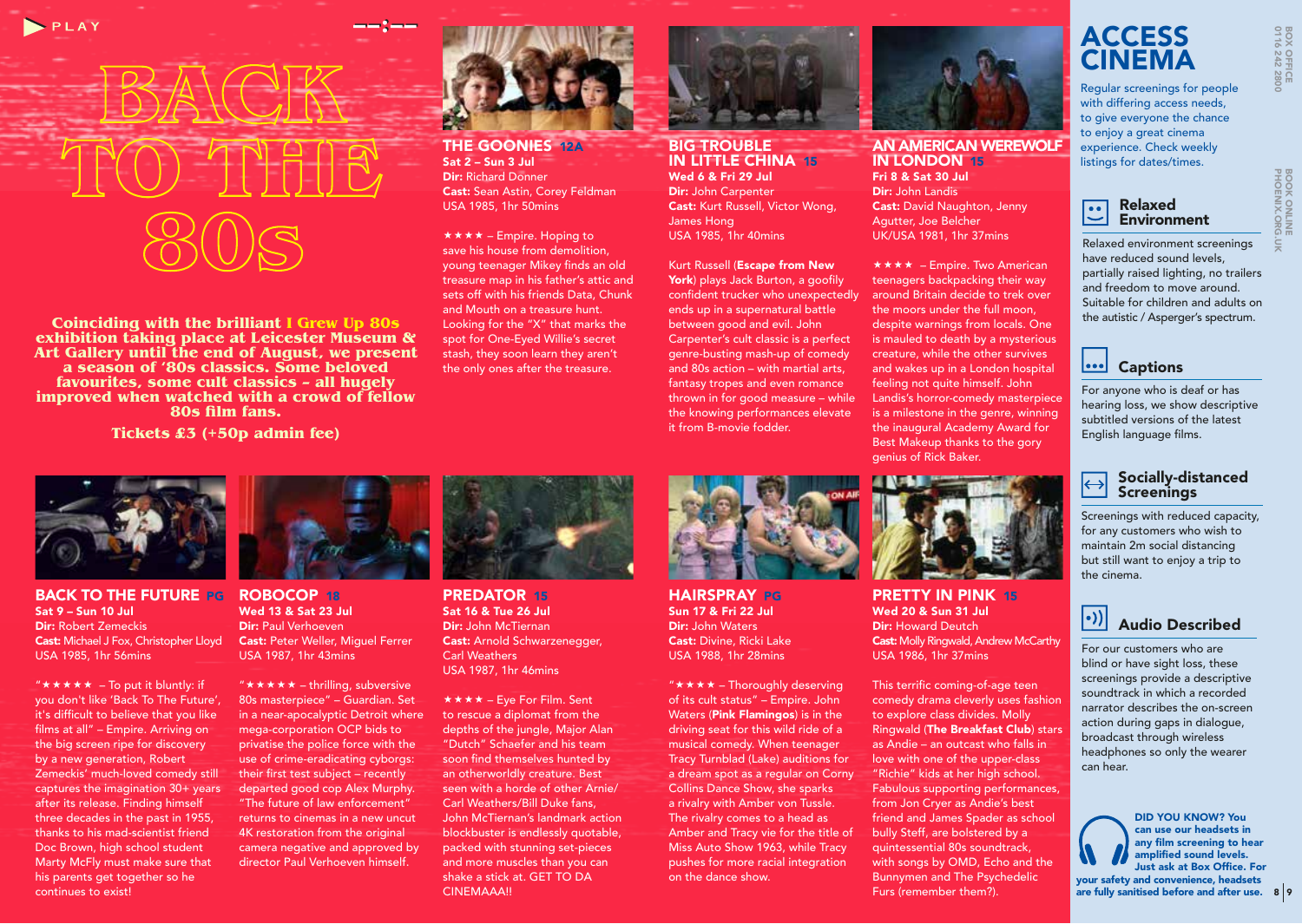# FAMILIES + PHOENIX  $\neg F$ UN

THE GOONIES 12A Sat 2 – Sun 3 Jul USA 1985, 1hr 50mins

 $\star \star \star -$  Empire. Hoping to save his house from demolition, young teenager Mikey finds an old treasure map in his father's attic and sets off with his friends Data, Chunk and Mouth on a treasure hunt. Looking for the "X" that marks the spot for One-Eyed Willie's secret stash, they soon learn they aren't the only ones after the treasure. Part of our 80s season (see page 8).

LIGHTYEAR PG Fri 22 – Mon 25 Jul USA 2022, 1hr 40mins

**★ ★ ★ +** Guardian. Buzz Lightyear is back in this origin story of everyone's favourite astronaut. Astronaut Buzz and his crew find themselves stranded millions of lightyears away from Earth, and must battle to find a way home. Travelling through time and space to save his crew, Buzz comes face to face with arch-enemy Zurg and his battalion of ruthless robots. A fantastic family adventure featuring a host of Toy Story characters.

### BACK TO THE FUTURE PG Sat 9 – Sun 10 Jul USA 1985, 1hr 56mins

 $\star \star \star \star$  – Empire. Arriving on the big screen ripe for discovery by a new generation, Robert Zemeckis' much-loved comedy still captures the imagination 30+ years after its release. Finding himself three decades in the past in 1955, thanks to his mad-scientist friend Doc Brown, high school student Marty McFly must make sure that his parents get together so he continues to exist! Part of our 80s season (see page 8).

**RETURN CERT TBC** Fri 29 Jul – Thu 4 Aug UK 2022, 1hr 38mins

Inspired by the beloved 1970 film, this new story begins on the station platform in 1944, where Bobbie (Jenny Agutter), her daughter and grandson wait to greet evacuees in the midst of WWII. Arriving in Yorkshire from Salford, Lily, Pattie and Ted soon settle into country life. When the children discover an injured American soldier hiding in the railway station, they resolve to help him. A wonderfully uplifting family film, filled with the warmth of the original.

# STAGE ON **SCREEN**

NT LIVE PRIMA FACIE Thu 21 Jul, 7pm Thu 18 Aug, 7pm

"  $\star \star \star$  – Jodie Comer takes the stage by storm" – The Times. Jodie Comer (Killing Eve) makes her West End debut in the UK premiere of Suzie Miller's award-winning play. Brilliant young barrister Tessa has worked her way up from working class origins to reach the top, but an unexpected event forces her to confront the lines where the patriarchal power of the law, burden of proof and morals diverge.

Justin Martin directs this solo tour de force, captured live from the intimate Harold Pinter Theatre in London's West End. Tickets from £12.

# MIDWEEK MATINEES

Tickets £5 for the first screening of the day (Screen 1 or Screen 2) every Wednesday

**March March 11** 

# 2 FOR £10 FOR **MyPHOENIX MEMBERS** & FRIENDS

Bring a buddy and get 2 film tickets for £10, Monday to Wednesday

# **MyPHOENIX PASSPORT**

Broaden your horizons with our Passport film selection – tickets £5 for MyPhoenix Members & Friends

# ENJOY A SUMMER OF CINEMA WITH OUR FANTASTIC TICKET OFFERS

# THE RAILWAY CHILDREN

# FAMILY WORKSHOP

INSECTS & US Sat 9 Jul, 12pm – 4pm

JURASSIC WORLD DOMINION 12A Fri 15 – Mon 18 Jul USA 2022, 2hrs 27mins

FAMILY **TICKETS** JUST £5.50 PER PERSON\* Valid for all children and up to two adults in any one group. rice includes 50r admin fee.

Two generations come together in the epic Jurassic World final chapter. Laura Dern, Jeff Goldblum and Sam Neill reunite on screen for the first time since 1993's Jurassic Park, finding the prehistoric creatures living and hunting among humans. A nefarious black-market has emerged and governments around the world grant questionable company BioSyn the right to capture and contain the creatures. Spectacular dino-action.

Join us for a guided session of our Insects & Us exhibition, alongside some fun insectrelated activities. This is a dropin activity as part of the Cultural Quarter Earlies – no need to book, but there may be a wait at busy times. Suitable for ages 5+.

![](_page_5_Picture_25.jpeg)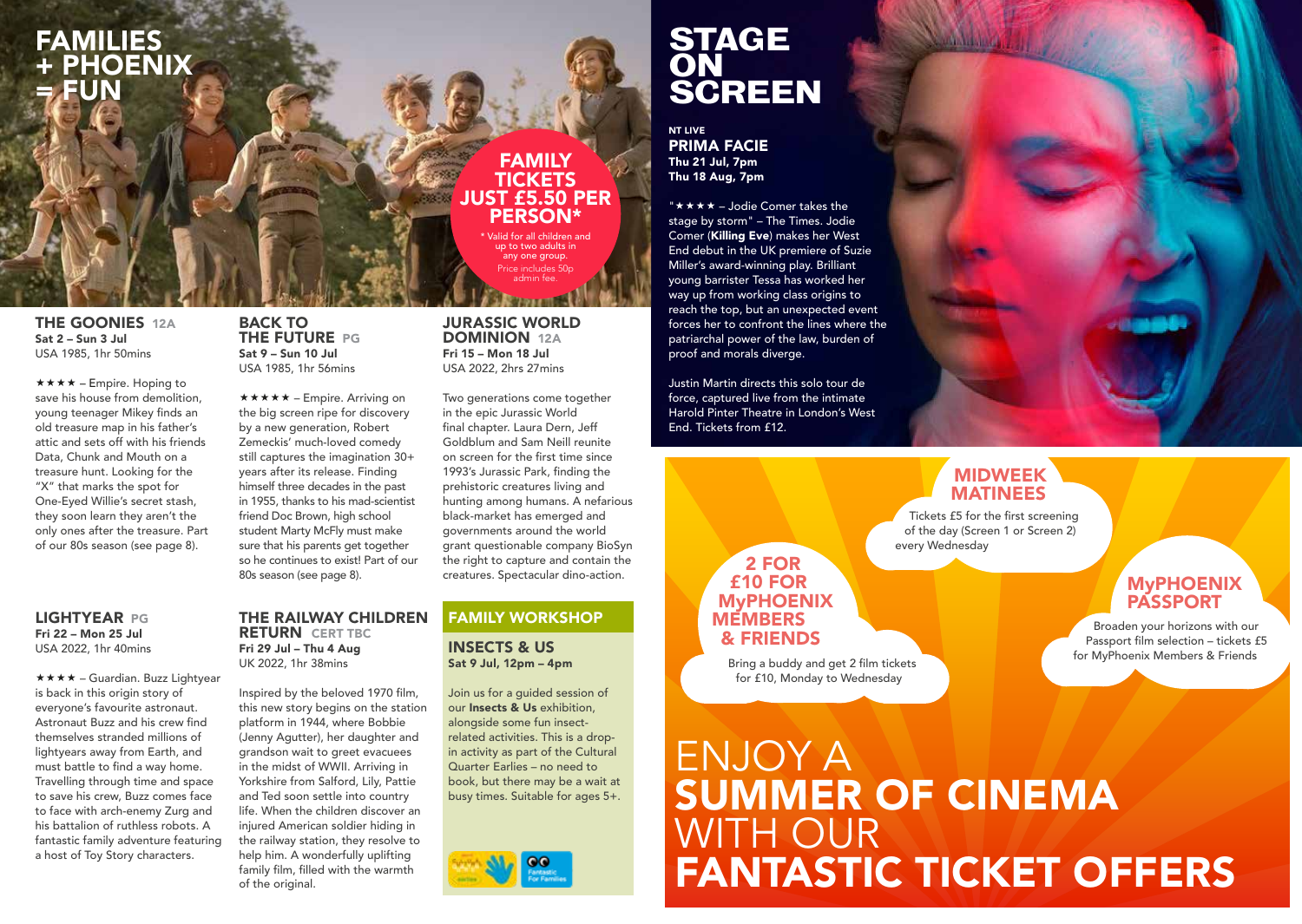# SHORT COURSES

**Develop new skills and get more out of film with our short courses – all led by film industry professionals.** 

Visit our website to find out more and to book online.

# ART & DIGITAL **CULTURE**

# TALKING PICTURES SUMMER

Mondays, 15 Jul – 22 Aug (6 sessions) Tuesdays, 16 Jul – 23 Aug 10.30am – 12pm (6 sessions) Price: £54 / £48 conc / £45 Members

Get deeper into film with our regular (and very popular) course of tutor-led group discussions. The price includes a cup of tea/ coffee and a ticket to a midweek daytime film during the week of your session. PLEASE NOTE: The summer term will be 6

weeks, due to building work at the venue.

### THE WORKS OF DAVID LYNCH Sat 23 Jul, 10.30am – 4pm Price: £18

Connor Winterton leads our oneday course examining director David Lynch's work from the late 1970s to the current day. We'll consider Lynch's work from a range of perspectives, including style, ideology, narrative, duality, and feminist theory. Sold out – contact Box Office for returns.

### WORLD WAR I ON SCREEN Sat 2 Jul, 11.30am – 5pm Price: £18

Planned before the pandemic, this is the first in our series of 3 one-day courses looking at the depiction of war on screen. We'll look at documentary footage as well as classic and more recent films, including Peter Jackson's They Shall Not Grow Old, and Sam Mendes' 1917.

WORLD WAR II ON SCREEN Sat 30 Jul, 11.30am – 5pm Price: £18

In this second instalment of our war on screen series we turn our attention to World War II. Kenton Hall will be our quide to contemporary and classic films about the war, the people who experienced it and the way it changed the world.

### THE VIETNAM WAR ON SCREEN Sat 20 Aug, 11.30am – 5pm Price: £18

In the concluding part of our war on screen series we take a visual tour through key films about the Vietnam War, and consider how the conflict changed both cinema and American society itself.

![](_page_6_Picture_18.jpeg)

# INSECTS & US Thu 7 – Sun 10 Jul

Kris Hofmann's Insects & Us is an animated Augmented Reality exploration of the importance of insects to planetary health and our own well-being, through their interwoven stories.

Viewers are invited to watch crickets, dragonflies, butterflies, beetles, and ants make their simple, yet vital contributions to a functioning ecosystem – whilst listening to four scientists talk about these extraordinary creatures and why they matter, the crises they currently face, and what we can all do to help.

**Insects & Us** runs daily in our Screen Room – check our website for exhibition opening times as they vary each day.

### KRIS HOFMANN ARTIST TALK Sat 9 Jul, 5pm FREE

Artist Kris Hofmann will present a talk about her practice and the development of Insects & Us.

Kris has been working with animation since earning an MA in Communication Art and Design from the Royal College of Art in London in 2010. She moved to Vienna in 2018 and is now focused on the design of immersive Augmented Reality stories and experiences.

The talk is free and open to all – tickets can be booked through our website.

# THE SHORT CINEMA – **SHOW AND TELL 18** Thu 28 Jul, 8pm Tickets £5 (+50p admin fee)

See amazing short films by local talent at our regular screening night for local filmmakers. Hosted by Phoenix and The Short Cinema, the event is an opportunity for the local filmmaking community to come together, share their work on the big screen with an audience of film lovers and fellow filmmakers. and talk about it in a friendly and open environment. Filmmakers are invited to submit short films for the screening – visit our website for more details.

![](_page_6_Picture_29.jpeg)

# phoenix.org.uk/art-at-phoenix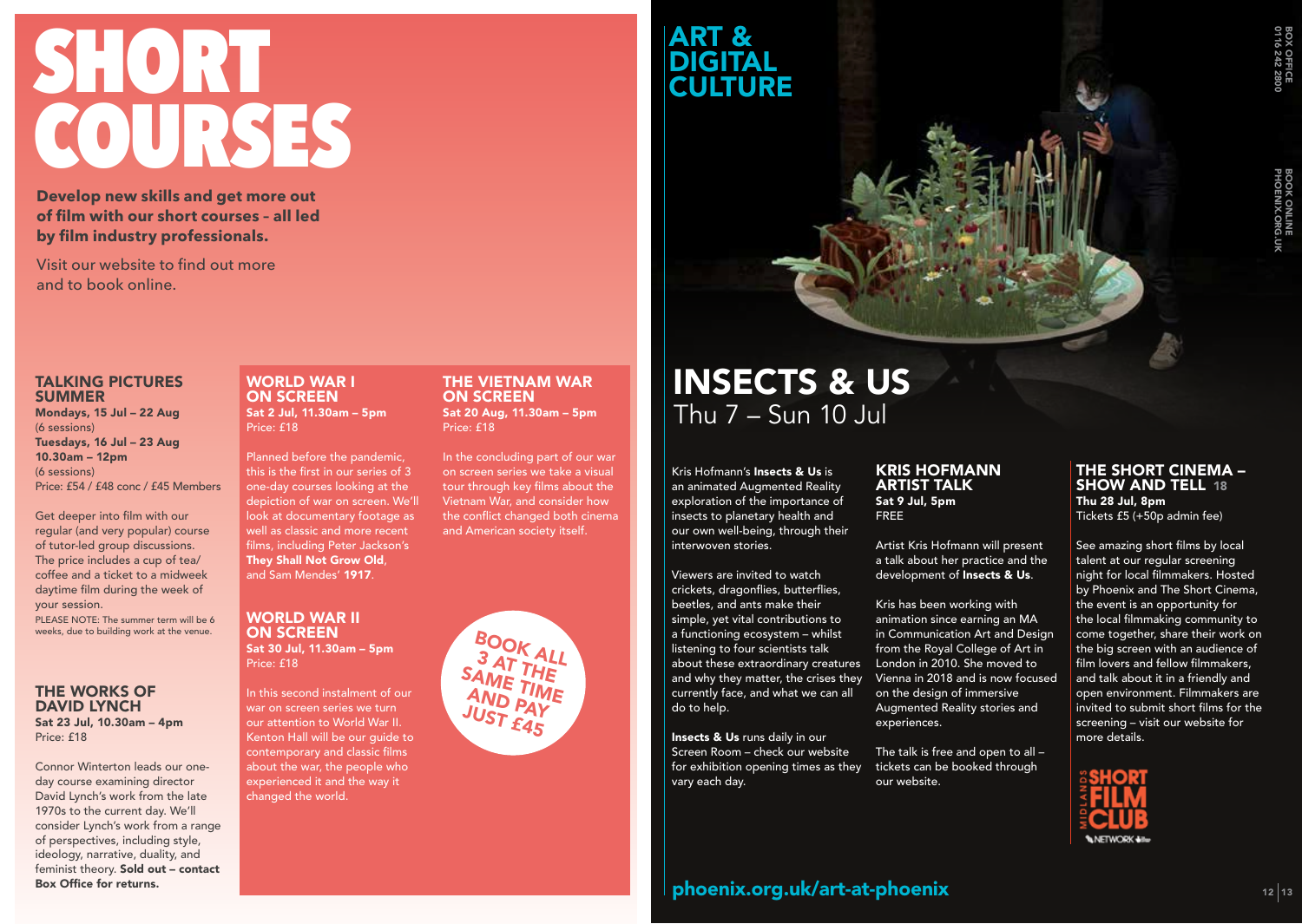# PLAN YOUR VISIT

![](_page_7_Picture_1.jpeg)

![](_page_7_Picture_2.jpeg)

![](_page_7_Picture_3.jpeg)

PROGRAMME INFORMATION Full programme information – including dates and times of all our screenings – is available on our website, and you can also pick up a copy of our weekly listings in the venue.

#### OUR CAFÉ BAR IS NOW

CLOSED FOR BUILDING WORK While our Café Bar is closed for the next phase of our building work, we To help us meet these growing have a temporary foyer bar in place serving drinks and snacks to take into your screening or to take away, including draught beer, wine and freshly made coffee.

We also have a new selection of delicious grab-and-go wraps, sandwiches and salads, prepared by our chefs every morning and packaged for your convenience. The new range is available from the foyer bar to take away – you can also take your refreshments into your screening or up to our courtyard seating area (located on the first floor, with lift access).

### PHOENIX MEMBERSHIP

MyPhoenix Members and Friends enjoy a great range of benefits, including discounted tickets, 10% off food and drink from our foyer bar, discounts on short courses, 90 days FREE access to films on MUBI, invitations to special events and more. You also earn points towards free tickets each time you purchase a ticket, and every membership sold helps to support Phoenix into the future.

And of course, every membership sold helps to support Phoenix in our mission to make great film and art accessible to everyone.

Membership starts at £40 a year – you can join online, or at Box Office next time you visit.

#### WHY DO WE HAVE AN

ADMIN CHARGE ON TICKETS? Phoenix is an independent charity. 70% of our income relies on us being open to customers, so the coronavirus pandemic has had a considerable financial impact on us. Operating costs have increased significantly in the past two years, and indeed continue to rise.

costs, we introduced a 50p admin charge, payable on all ticket purchases excluding MyPhoenix Member and Friend tickets. However, ticket prices themselves are in some cases a little lower than before the pandemic so many customers continue to pay less, even with the admin charge.

#### CAR PARKING

The council pay-and-display car park next to Phoenix closed in August 2021. Information about alternative parking and other travel options is available on our website – go to the VISIT section in the main menu.

There is plenty of parking within a short walk of Phoenix, and privately-operated car parks on Queen Street and Southampton Street are just round the corner from the venue. Phoenix customers also get a special deal at Rutland Centre NCP on Halford Street (next to Curve) – pay £7.95 to park all day, but remember to get your ticket validated at Phoenix Box Office. (Note, the NCP car park is going ticketless from early July, and you'll be given a code at Box Office to enter into the ticket machine).

Blue badge and on-street parking is still available around the venue.

![](_page_7_Picture_19.jpeg)

# PHOENIX 2020 EXPANSION: HELP US REACH OUR FUNDRAISING TARGET

on a seat plaque.

And you can be part of it too. Help us by making a donation, and you'll see your name on screen, on a seat, or on one of our new cinemas. Or why not name a seat for a loved one as a special gift – you'll get a certificate to give to them and, when the new cinema screens open. their name will be proudly displayed

Donations can be made online or at Box Office. For more details visit phoenix.org.uk/phoenix2020

Our fantastic new "Phoenix 2020" extension is coming along apace, with the main structure now in place and all the interior spaces for the new cinemas, gallery and Café Bar under construction. It's on track for completion at the end of the year, but we still need to raise £210K towards the costs of final fit-out.

So far over 300 individuals and small businesses in Leicester and Leicestershire have generously donated, but we're still actively seeking donations and sponsorship to reach our fundraising target.

![](_page_7_Picture_23.jpeg)

### WHAT IS PHOENIX 2020?

Our exciting expansion project (known as 'Phoenix 2020') will see Phoenix become a four screen cinema, complete with a new art gallery, a fabulous roof terrace and event space, a larger Café Bar, and dedicated spaces for creating and learning. It's all part of our ambition to make inspiring film and art available to all.

![](_page_7_Picture_26.jpeg)

![](_page_7_Picture_27.jpeg)

**European Union** European Regional Development Fund

![](_page_7_Picture_29.jpeg)

![](_page_7_Picture_30.jpeg)

![](_page_7_Picture_31.jpeg)